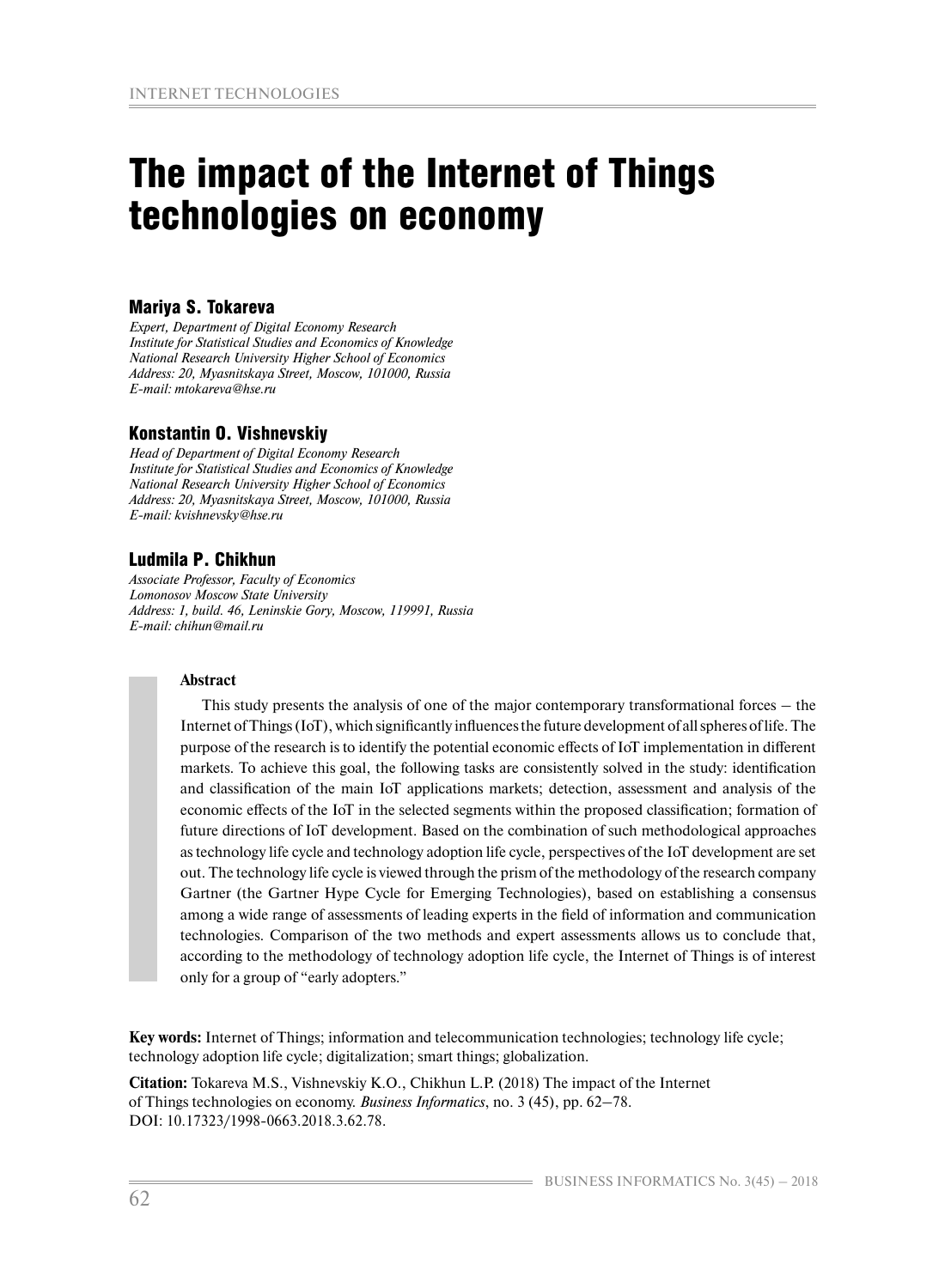#### **Introduction**

The threshold to the fourth indus-<br>trial revolution, we see a fusion of<br>technology and the blurring of dis-<br>inctions between physical digital and biologi trial revolution, we see a fusion of technology and the blurring of distinctions between physical, digital and biological spheres. Similar to previous revolutions, the explosive growth of innovative technologies should give impetus to the development of various spheres of public life. The Internet of Things (IoT) has become a large business and technology area with ever-growing market potential. The IoT technology market is expected to grow from \$176 Billion in 2016 to \$639.74 Billion by 2022, at a CAGR (Compound Annual Growth Rate) of 25.1% between 2017 and 2022 [1].

Largely due to the spread and penetration of information and communication technologies (ICT), the speed of technological innovation in all spheres of life is increasing

exponentially today. In the coming 10–15 years, the next radical leap that will be associated with the introduction of the Internet of Things is expected [2]. As various household devices (for example, robotic complexes on digital production) equipped with sensors and connected to the Internet begin "to communicate" among themselves without human intervention, the main sectors of the economy are transformed (industrial production, transport, medicine, agricultural industry, etc.), and the model of interaction between people and machines will be reversed. The economic effect of the Internet of Things is estimated to grow from \$2.7 trln to \$6.2 trln annually till 2025 [3]. By 2030, the contribution of the Industrial Internet of Things to the global economy can be about \$14 trln [4]. The number of connected devices in OECD countries will increase from 1 bln in 2016 to 14 bln by 2022 [5].



*Fig. 1*. Publications devoted to the IoT (based on Web on Science)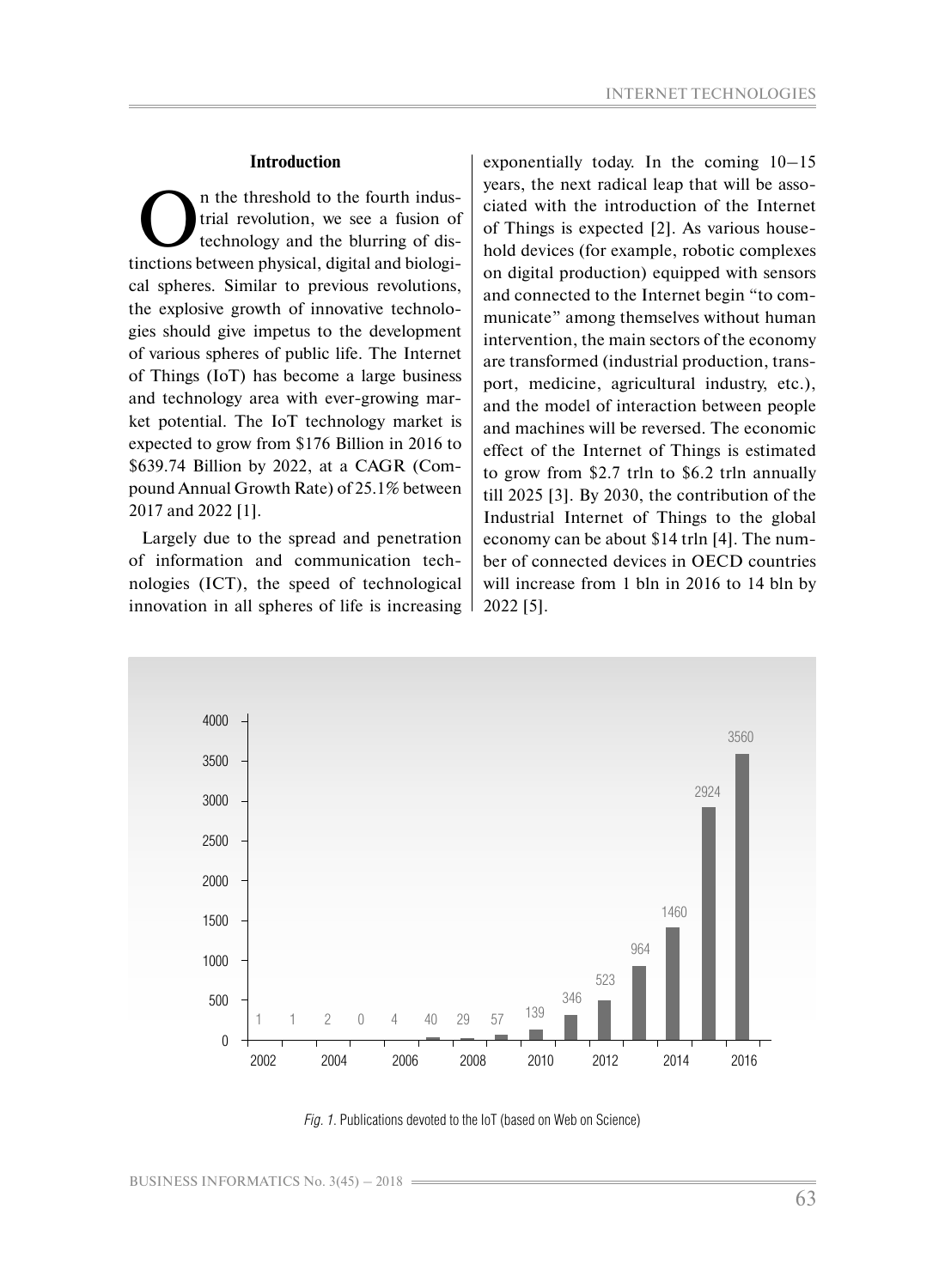#### **1. Review of literature**

Nowadays there is a growing interest in the Internet of Things technologies as evidenced by the growth of scientific publications in this field of research (*Figure 1*).

The first reference to the Internet of Things can be attributed to Schoenberger and Upbin [6], who described the impact of the Internet of Things technologies on the economy and society. Interest in this issue is not surprising, because in 2002 Amazon launched the first cloud web service, marking the start of cloud computing and providing impetus to the development of IoT technologies. Further, in 2004 Gershenfeld et al. (Massachusetts Institute of Technology) published an article devoted to a wide range of aspects of IoT development [7]. The authors mention the benefits of the objects' ability to connect to data networks: optimization of the configuration of lights and switches at home, reduction of the cost and complexity of building construction, assisting with home health care. Nevertheless, they stressed the importance of solving the problem of standardization [7–9]. It is worth noting that nowadays this remains one of the key challenges for IoT development which can be overcome by the interaction of public authorities, as well as by the formation of consortiums of the Internet of Things.

The evolution of IoT requires the development of a bridging point (i.e., gateway) between the sensor infrastructure network and the Internet. Rahmani et al. [10] consider that it is necessary to develop the concept of Fog Computing in IoT systems by formation of a Geo-distributed intermediary layer of intelligence between sensor nodes and the Cloud. Also Cavalcante et al. [8] claim that Cloud Computing has been advocated as a promising approach to tackle some of the existing challenges in IoT which prevent exploiting its full potential and promoting tangible benefits to society, environment, economy and individual citizens.

One more challenge associated with IoT is noted by Bello et al. [11]. They explore the challenges of integration and interoperability of device to device communication technologies by focusing on network layer functions such as addressing, routing, mobility, security and resource optimization. The limitations of the current TCP/IP architecture of the Internet of Things environment require the development of a low-power wide-area network (LPWAN) which coincides with the fact that the IoT technologies are on the peak of inflated expectations according the Gartner' technologies' life cycle [12].

The development of IoT faces a great challenge – ensuring cybersecurity. Thereby Weber and Studer [13] offer applicable international regulations of a legal cybersecurity environment in the Internet of Things context and alternative approaches to addressing the security issues in IoT. Development of the Internet of Things in the future is directly related to standardization of this field. Park et al. [9] notice that collaboration between standards' bodies to provide interoperability is a key to the success of IoT, because nowadays IoT devices use different standards and are deployed in a large numbers in different domains.

Despite all the difficulties of IoT development, the Internet of Things is an emerging technology demanded in all sectors of the economy that can drive production to a new level, improve the quality of life and more. So the purpose of the research is to identify the economic effects of IoT implementation in different sectors. To achieve this goal, the following research questions are consistently solved in the study: to identify and classify the main IoT applications markets; to assess the economic effects of using the Internet of Things in the selected segments. Based on the combination of such methodological approaches as technology life cycle and technologies adoption life cycle, a scenario of IoT development is set out.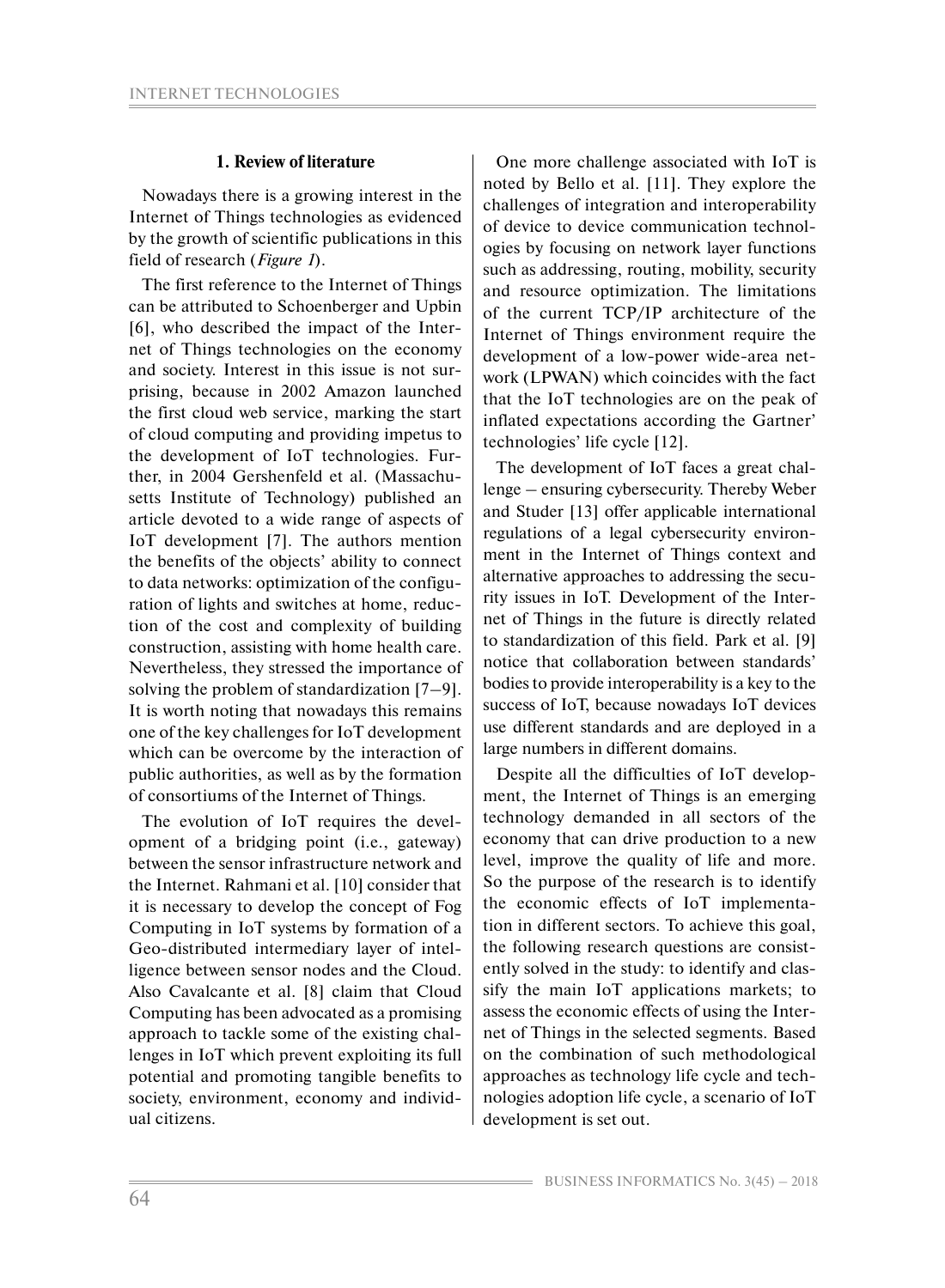The working paper structure consists of the following parts: a description of the methodology of the study, assessments of the impact of the IoT on the economy, a forecast of the development of the Internet of Things on the basis of theories in the field of technology life cycles, the conclusion and the list of references.

# **2. Methodology**

As the Internet of Things is an emerging technology, it seems relevant to define the segments of the IoT market in the absence of a generally accepted classification. Therefore, the first stage of the study is devoted to the identification of the IoT segments and perfection of existing classifications. The author's classification is used to reveal the impact of the Internet of Things in each segment.

Prediction of the development path of IoT technologies is based on the identification of the level of readiness of IoT technologies through the construction of a timeline. The timeline is a common tool for scientific and technological forecasting and is widely used in Foresight and roadmaps. Similar studies were conducted by Utterback and Abernathy [14], who proposed the dynamic model of process and product innovation presenting the close relationship between innovation (the end product), the innovation process and the company's strategy. The dynamic model of innovation is a combination of the product life cycle model, the process life cycle model and various competitive strategies. The authors identified three phases. Each differently affects individual companies, the market and the resources required to create innovation. Gartner's methodology was chosen as a theoretical basis because of the availability of expert assessments of the emerging technologies' development. Based on a joint analysis of Gartner's Hype Cycle for Emerging Technologies and the technology adoption life cycle, prospects for IoT development were brought into focus.

Gartner's methodology for visualization, the "emerging technology hype cycle," is widely used both in corporate and public environments for more precise decisions concerning the future development of technologies, speed of their adoption, mutual influence and competition of various technologies. The vertical axis on the graph illustrating the Gartner's hype cycle of emerging technologies denotes evolving expectations. Until 2009, the ordinate axis had a different name – visibility, but later that was replaced by "expectations" as a more suitable characteristic. The latter approach includes the attitude of both potential and actual users to the innovative technology, as well as investment decisions regarding its further development [15].

Gartner's methodology includes five key stages: scenarios, surveys, pattern recognition, "stalking horse" and verification. At the first stage it is necessary to establish research objectives using a survey method exploring tough situations or outcomes that other firms might not want to use. By analyzing data from multiple sources such as analytical reports, scientific articles, monographs, statistic collections and others, emerging patterns on markets are identified [16]. Further, there is a need to modify assumptions and update the scenarios. At the fourth stage, a "stalking horse" is a position released into the analyst community to be examined and debated from various viewpoints. Finally, findings are validated against multiple internal and external sources.

Concerning the influence of technology on the economy, the technology adoption life cycle has presented even greater interest [17]. The logic of the life cycle of the new technology adoption is based on the fact that technol-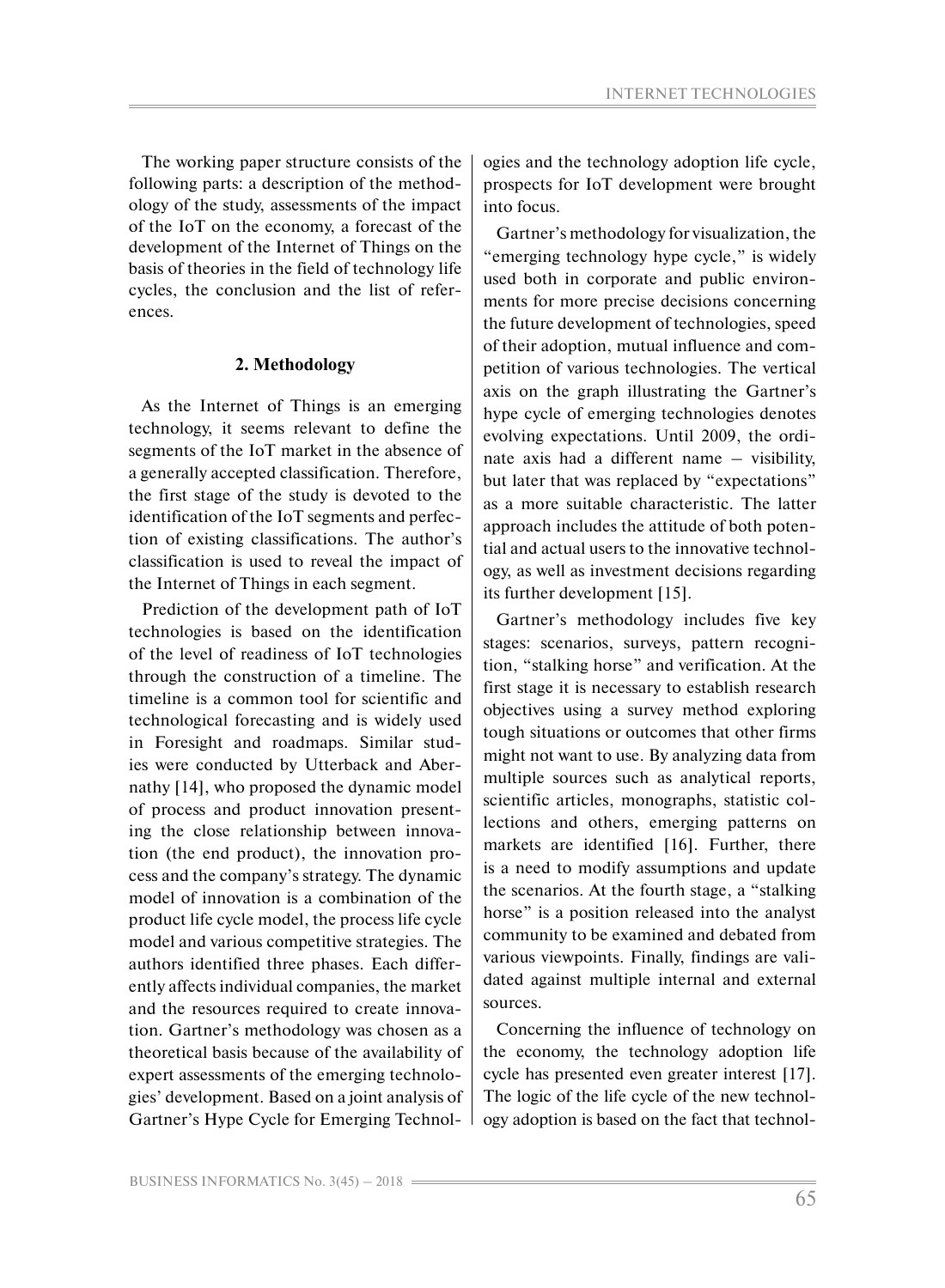ogy is perceived by any community in stages in keeping with the psychological and social portraits of various segments of this community. According to this approach, the population is divided into five groups up to the degree of new technology adoption: innovators, early adopters, early majority, late majority, laggards.

By combining the two approaches outlined above, it is possible to determine which group of consumers should be oriented by the companies developing marketing strategy for promotion of the products from the IoT market. The method was described by several scholars [18; 19].

This approach allowed the authors to determine the portrait of the consumer of products and services created with the Internet of Things technologies. Thus, using this approach, the authors were able to identify a group of consumers for which decisions of the Internet of Things are of the greatest interest at present and a potential group of consumers in the short-term period. The combination of theoretical approaches allowed the authors to transfer the results of the extensive expert poll of Gartner to the field of another theoretical concept (technology adoption life cycle, for which such large-scale expert surveys are not conducted) and to analyze the phenomenon of the Internet of Things through the given prism.

#### **3. Internet of Things market**

Based on the analysis of different practices (Gartner, IDC, McKinsey, Forrester, IoT Analytics, Rostelecom, etc.), an author's classification of the IoT market was made. The criterion of this classification is the actors of the market: business, consumers, government. The consumer segment of the Internet of Things includes product solutions used by consumers in everyday life based on the technologies of IoT. The Industrial Internet of Things covers various branches of the economy where the use of IoT technologies can radically change business processes, increase productivity and operational efficiency. Using IoT in the government segment is aimed at improving public safety including re-offense prediction. The information and communication technologies are distinguished by their interdisciplinary nature and relevance in all the afore-mentioned segments, including cloud computing, big data, IoT platform technologies and sensor technologies. The author's classification of the IоT market reveals potential prospective segments of the implementation of IoT technologies attracting a wider range of consumers.

Given the ubiquity of digitalization and automation, when the organizational units of the enterprise are integrated into a single network many production and administration processes can be managed online using cloud computing and IoT systems. According to Verizon, the Internet of Things market in the business segment (Industrial Internet of Things, IIoT) will reach 5.4 billion devices by 2020 [20; 21].

The **Industrial Internet of Things** transforms business processes, increases the effectiveness of the whole value chain, ultimately leading to the formation of new business models and markets. The main directions of IoT technologies application are effective supply management, freight and asset management, machine diagnostics, machine telemetry, inventory control, industrial automation control, real-time monitoring of equipment, etc. The greatest effect from the spread of the Internet of Things in Russia will be observed in the following sectors: health (74% of Russian respondents – representatives of companies from various sectors of the economy); manufacturing (56%); the energy sector (32%) according to the survey conducted by Accenture [4]. *Table 1* presents estimates of economic effects from the implementation of the IIoT in various sectors of the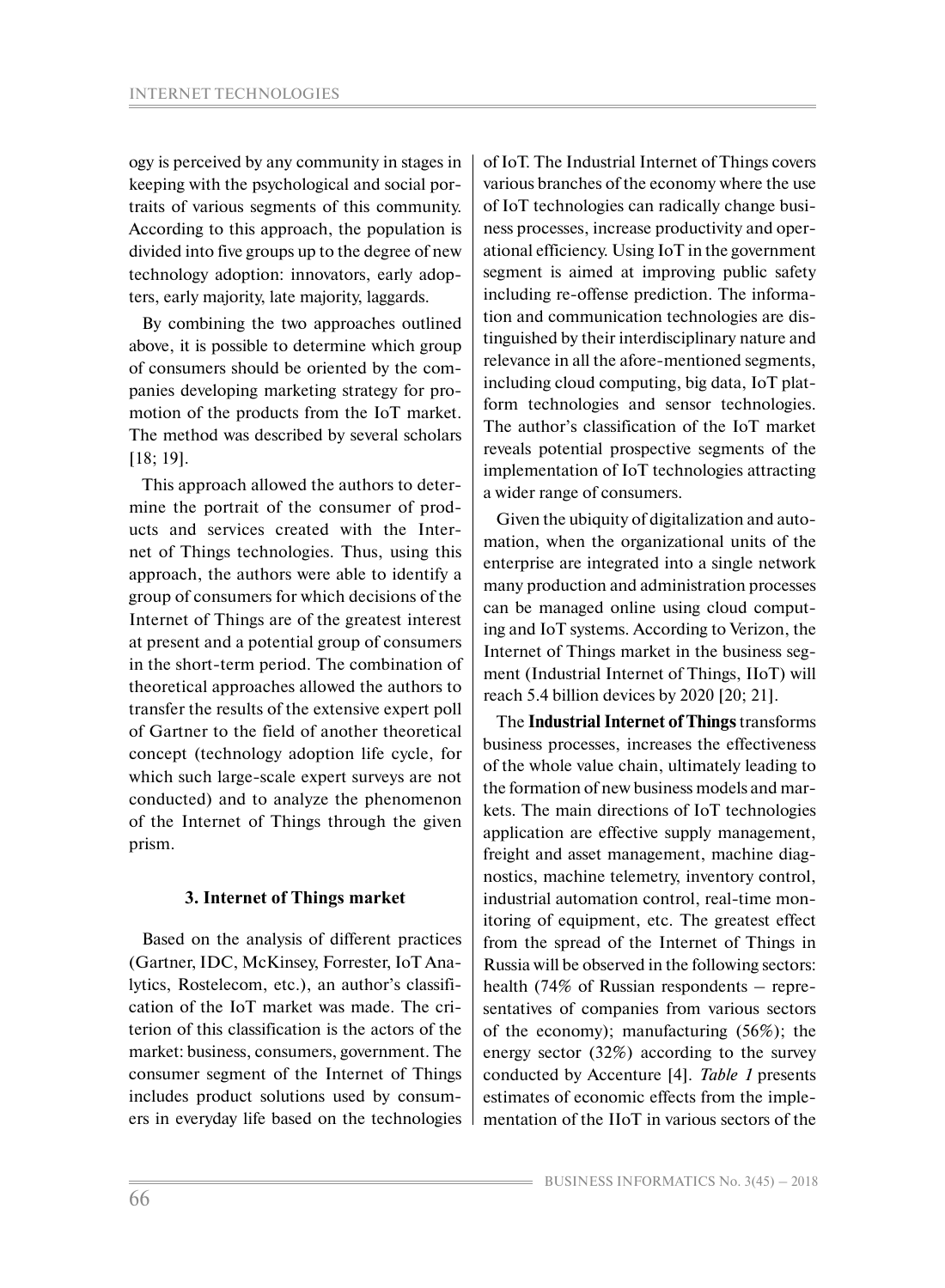#### *Table 1.*

| <b>B2B Industrial IoT (IIoT)</b>                                                                                                                                                                                                                                                                                                                                                                                                                                                 |                                                                                                                                                                                                                                                                                           |                                                                      |                                                                                                                                                                        |  |
|----------------------------------------------------------------------------------------------------------------------------------------------------------------------------------------------------------------------------------------------------------------------------------------------------------------------------------------------------------------------------------------------------------------------------------------------------------------------------------|-------------------------------------------------------------------------------------------------------------------------------------------------------------------------------------------------------------------------------------------------------------------------------------------|----------------------------------------------------------------------|------------------------------------------------------------------------------------------------------------------------------------------------------------------------|--|
| <b>Manufacturing</b>                                                                                                                                                                                                                                                                                                                                                                                                                                                             | <b>Logistics</b>                                                                                                                                                                                                                                                                          | <b>Energy</b>                                                        | <b>Mining</b>                                                                                                                                                          |  |
| • 2,5–5% saving in operational costs,<br>including maintenance and input<br>efficiencies;<br>• 30% improvement of time-to-market;<br>• 40% reduction in planning and<br>equipment costs;<br>• 10-25% increase in manufacturing<br>productivity;<br>• 40% reduction in factory equipment<br>maintenance costs;<br>• 50% reduction in equipment downtime;<br>• 5% reduction in capital equipment<br>investment costs;<br>• 20–50% reduction in factory inventory<br>carrying costs | • 30% reduction in labor<br>costs;<br>• 30% reduction<br>in the time of order<br>processing;<br>• 12% reduction in the<br>repair expenses;<br>• 30% reduction in<br>overall maintenance<br>costs;<br>• 70% reduction in the<br>downtime                                                   | $• 2 - 4%$<br>reduction<br>in demand<br>peaks in<br>the grid         | $• 5 - 10\%$<br>saving in op-<br>erating costs<br>from produc-<br>tivity gains;<br>$• $3.7$ trln<br>economy<br>in global<br>mining<br>operating<br>costs up<br>to 2025 |  |
| <b>Agriculture</b>                                                                                                                                                                                                                                                                                                                                                                                                                                                               | <b>Transport</b>                                                                                                                                                                                                                                                                          | <b>Construc-</b><br>tion                                             | <b>Finance</b>                                                                                                                                                         |  |
| • 25% reduction in cost of vehicle<br>damage from collision avoidance and<br>increased security;<br>• \$1.2-1.3 trln in agricultural production<br>(wheat, maize, rice, soybeans, barley);<br>• 20–40% adoption of advanced<br>irrigation systems and precision<br>farming;<br>• 10-20% increase in yields from<br>precision application of fertilizer<br>and irrigation                                                                                                         | • \$28 mln in value over<br>10 years with smart<br>buses;<br>• \$53 mln in value over<br>10 years with smart<br>parking;<br>$\bullet$ 20-25% savings<br>in fuel costs:<br>• 79% reduction<br>of crashes;<br>• 40% reduction<br>in vehicle wait time;<br>• 26% reduction<br>in travel time | •20%<br>reduction<br>in total<br>life-cycle<br>costs of<br>a project | $• 30\%$<br>reduction<br>in building<br>management<br>system<br>deployment<br>and<br>operating<br>expense<br>in financial<br>organizations                             |  |

# Economic effects of the Industrial Internet of Things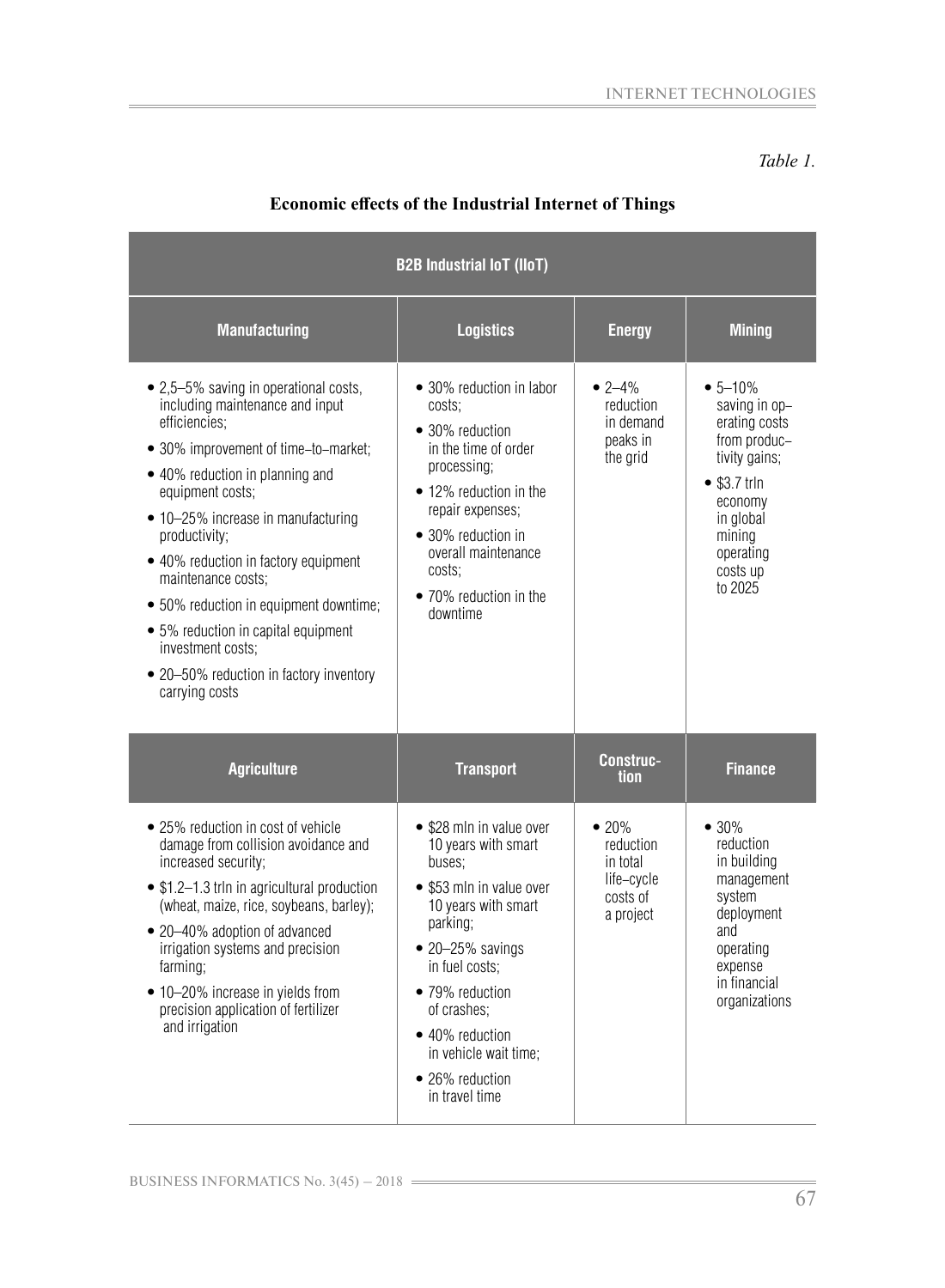economy: manufacturing, logistics, energy, mining, agriculture, transport, construction, finance (based on [22–26]).

Using IIoT technologies provides the opportunity to bring manufacturing to a qualitatively new level. As a result, it becomes possible to integrate flexible production systems as well as digital control systems into manufacturing, all of which makes it easier to control production, accelerate it and significantly increase its flexibility. In this regard, it is necessary to introduce promising technologies in a timely manner and, due to the high cost, the effective use of funds becomes a key issue. It is also important to pay enough attention to the competence of employees and promote their skills [27].

Maximum automation of routine manufacturing operations (advanced manufacturing) through the implementation of IIoT technologies will help to link the activities of various divisions (including suppliers, logistics, marketing and even involve consumers in the production process by obtaining product information from them in real time) through the creation of a single information field. That will help to increase the flexibility of production, the speed of the product's release to market, as well as the optimization cost. Development of IoT technologies in Russia is based on strong competencies of the specialists in the field of algorithms and software. This provides good opportunities for equal participation of Russian organizations in international consortiums and projects related with Internet of Things [28].

There are plentiful examples of the implementation of the Industrial Internet of Things at the nation level, for example, Smart metering in Germany [29] and also at the enterprise level – the ERP system for creating a smart factory in B&R Industrial Automation in Austria and etc. [30].

The **Internet of Things in a consumer segment** contributes to the improvement of the quality of life due to automation of many routine household operations, release of free time, and granting new opportunities previously inaccessible to consumers (*Table 2*, based on  $[25; 26; 31-43]$ . Self-driving cars are one prospective application of IoT technologies. According to the forecasts of Hitachi, by 2020 90% of new cars in Europe will be connected to the Internet (versus 30% in 2016). Complementary technologies for self-driving cars are the intellectual transport systems created for these vehicles. Since 2011, in Moscow there is an intelligent transportation system under construction, including management of the technical means of regulating and organizing traffic, controlling parking, photo-video fixation of violations of traffic regulations, monitoring of traffic flow parameters, control and regulation of traffic organization [44].

The technologies of the "smart" home are aimed at providing the most comfortable accommodation, safety and resource-savings. By 2022, the "smart" home market is expected to reach \$121.7 bln, CAGR – 14.1% [45]. The "smart" home market includes lighting control, security & access control, HVAC control, entertainment & controls, home healthcare, and the smart kitchen.

The technologies of the Internet of Things are in demand in the sphere of utilities, and their use facilitates the reduction of costs to the general population for electric power, water and heating. Such saving of resources has a positive effect on the environment due to reduced consumption of natural resources including non-renewables. By 2050, a 55% increase in demand for water resources is projected. Furthermore the demand for energy resources will increase for 37% by 2040 [46]. In this regard, the need for resource-saving and energy efficient technologies becomes more acute every year.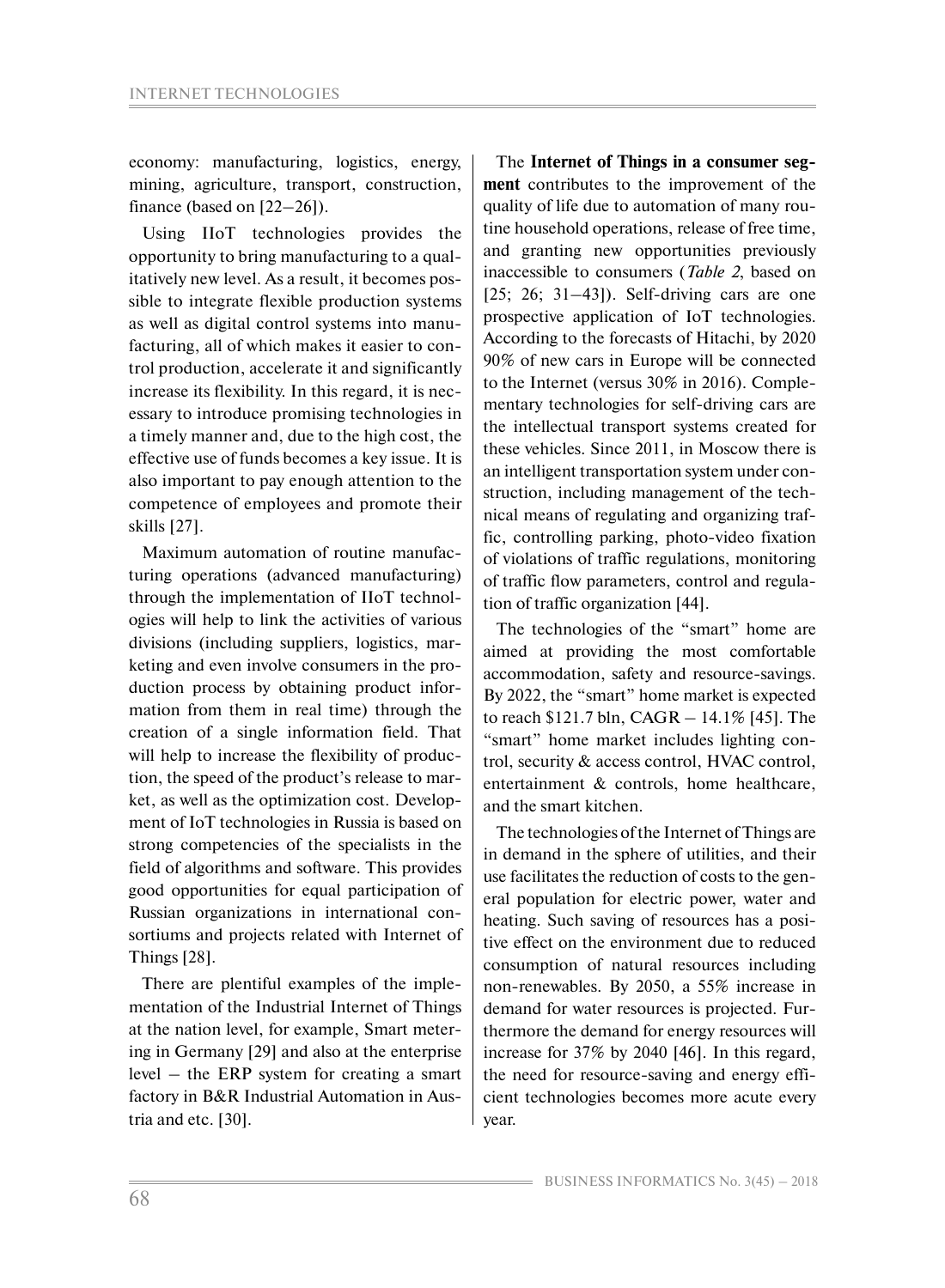*Table 2.* 

| <b>Consumer segment of Internet of Things (B2C)</b>                                                                                                                                                                                                                                                                                                                                               |                                                                                                                                                                                                                                                                                                                                                                                                                                                                                                                                                                                                                                                                    |                                                                                                                                                                                                                                                                      |  |  |
|---------------------------------------------------------------------------------------------------------------------------------------------------------------------------------------------------------------------------------------------------------------------------------------------------------------------------------------------------------------------------------------------------|--------------------------------------------------------------------------------------------------------------------------------------------------------------------------------------------------------------------------------------------------------------------------------------------------------------------------------------------------------------------------------------------------------------------------------------------------------------------------------------------------------------------------------------------------------------------------------------------------------------------------------------------------------------------|----------------------------------------------------------------------------------------------------------------------------------------------------------------------------------------------------------------------------------------------------------------------|--|--|
| <b>Smart city</b>                                                                                                                                                                                                                                                                                                                                                                                 | Wearable smart devices, healthcare                                                                                                                                                                                                                                                                                                                                                                                                                                                                                                                                                                                                                                 | <b>Smart home</b>                                                                                                                                                                                                                                                    |  |  |
| • 10–20% reduction in average<br>travel time through control of<br>traffic and congestion;<br>• 10-20% reduction in water<br>consumption and leaks with<br>smart meters and demand<br>control;<br>• 10-20% reduction in cost of<br>waste handling;<br>• 60% energy savings by<br>moving to smart street<br>lighting;<br>• 20% reduction in water<br>losses;<br>• 30% reduction in street<br>crime | • 10–20% cost reduction in chronic disease<br>treatment through remote health<br>monitoring;<br>• 80-100% reduction in drug counterfeiting;<br>• 0.5–1 hour time saved per day by nurses;<br>• the value of improved health of chronic<br>disease patients through remote<br>monitoring could be as much as \$1.1 trln<br>per year in 2025;<br>• 25% reduction in costs from clinical<br>and operations inefficiencies (or about<br>\$100 bln per year);<br>• 50% reduction in mean time required<br>to repair connected devices;<br>• \$2,000 reduction in service costs for each<br>problem resolved remotely;<br>• 20% fewer technician dispatches<br>worldwide | • 30-50% reduction<br>in water usage;<br>• \$50-90 reduction per<br>water bill:<br>• 88% reduction in<br>power consumption;<br>• 96% of construction<br>waste is recycled;<br>• 30-50% reduction per<br>energy bill (extra \$198<br>per year or \$16.5 per<br>month) |  |  |
| <b>Trade and repair</b>                                                                                                                                                                                                                                                                                                                                                                           | Sports, leisure, entertainment                                                                                                                                                                                                                                                                                                                                                                                                                                                                                                                                                                                                                                     | <b>Education</b>                                                                                                                                                                                                                                                     |  |  |
| • 1.5-7% increased sales;<br>• 99.5% inventory accuracy;<br>• 50% reduction<br>in out-of-stocks;                                                                                                                                                                                                                                                                                                  | • 25% reduction in operational expenses                                                                                                                                                                                                                                                                                                                                                                                                                                                                                                                                                                                                                            | • 60% of energy can be<br>saved from IoT<br>connected smart<br>devices in schools/<br>colleges                                                                                                                                                                       |  |  |

# Economic effects of IoT in the consumer segment

One more benefit of applying IoT technologies in the utilities sector is time saving for paperwork (filing receipts, collection of information about monthly expenditure of water  $\vert$  the water, electric power and heat meters via

and electric power). Release from repeating routine transactions is possible due to the establishment of "smart" counters adjusted to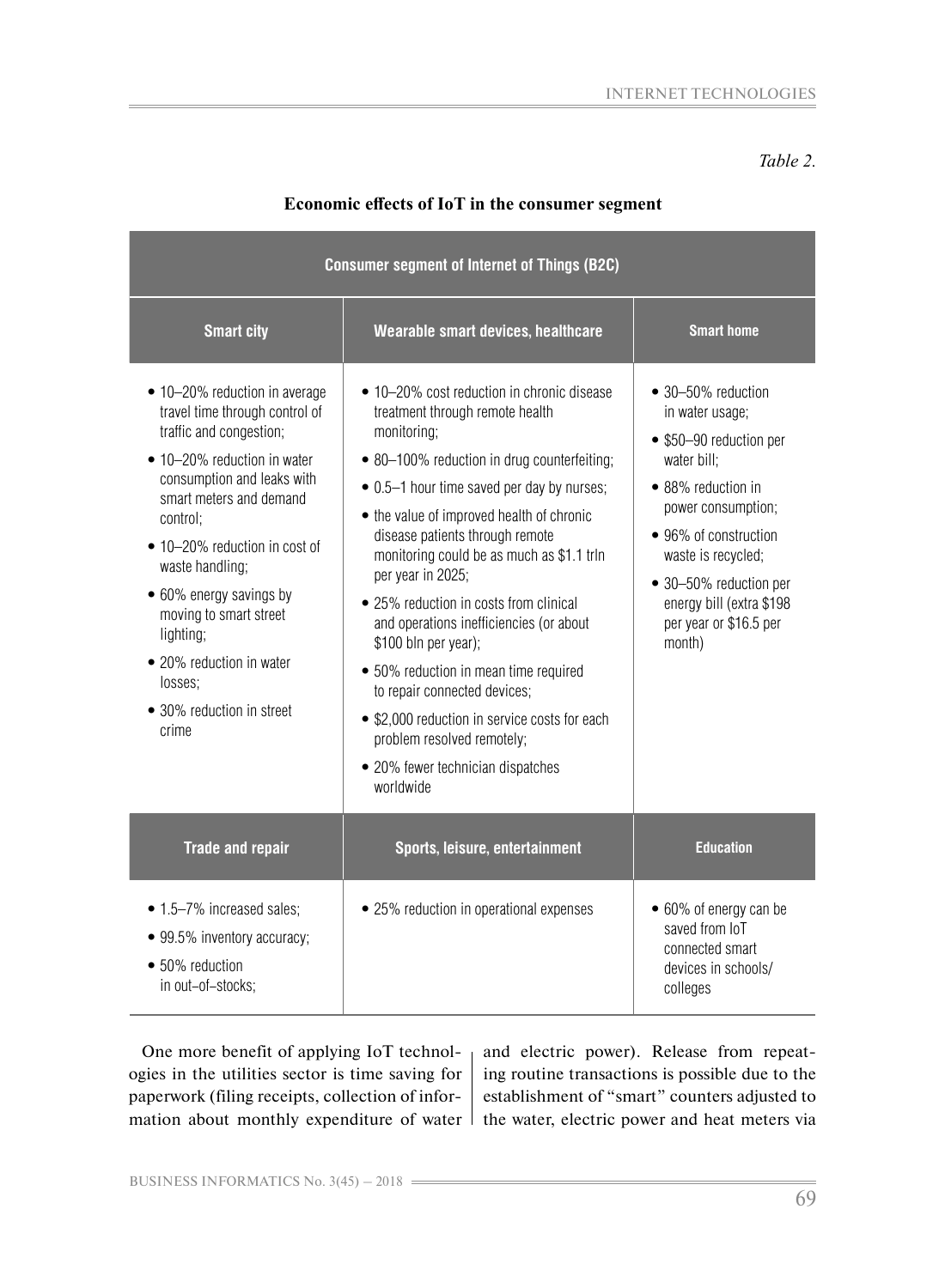IoT connections capable of sending notification about the payment to smartphones [44].

The additional possibility of power consumption control relates to "smart" home appliances (washing and dishwashers, dryers, etc.) using built-in sensors and applications of the Internet of Things that can turn them on automatically during the period of lowest daily tariffs. In addition, they can notify the owner about undesirable starts in case of the maximum rate applied.

Numerous "smart" home systems' applications require particular attention and research as they have significant gaps and shortcomings. These issues are related to security systems, safety, energy consumption, marketing and device interoperability. Furthermore, the use of IoT gadgets and IT infrastructure deserves special mention. It is necessary to conduct more research on practical use of new-generation built-in sensors that are equipped with electrical devices as noted in the works of Alaa et al. [47].

IoT technologies in the urban environment are aimed at the development of innovative solutions for infrastructure, energy saving, construction and organization of public space. Thus, connection of the installed sensors on vehicles and roads makes possible real time traffic control. In addition, the development of similar city infrastructure increases the probability of detection of the stolen cars. In the future, traffic information about vehicles will be generated by intellectual transport systems. It will be the means of urban transport system's operation and will lead to the reduction of difficulties with traffic on roads, to decreases in  $CO<sub>2</sub>$  emissions, etc.

The strategic direction called "Smart Urban Mobility" was developed within the framework of Singapore's Smart Nation initiative. Implementation of the projects is aimed at improving the system of public transport by introducing digital technologies and the use of data generated by various devices [48]. In Singapore, the development of the Internet of Things is stimulated by providing software development companies with access to a system of sensors deployed throughout the city. Thus, data, IoT platforms and APIs are becoming open and enabling creation of innovative products and services within the ecosystem of the Internet of Things.

The technology of the Internet of Things in healthcare can exert an enormous effect not just on the quality of medical services but also on the capabilities of modern medicine. Use of sensors can detect disease at early stages. The diagnosis of sharp respiratory infections by means of "pocket" biosensors will lead to the reduction of costly treatment and reduced losses from disability. IoT technologies in healthcare aim at forming steady demand for a new quality of life. Medical biotechnology and personalized medicine services may significantly increase the life expectancy of the population, as well as achieve significant progress in treating cancer, cardiovascular and infectious diseases [46].

The Internet of Things opens new opportunities in retail and finance activities. Monitoring information on movements of goods using "smart" packaging with an RFID tag (Radio Frequency IDentification) will let producers develop more efficient marketing strategies (develop various loyalty programs, individual offers for clients, increase the average sales value).

The Internet of Things also impacts on the scope of penetration of financial services due to the use of contactless payments made possible by the technology of wireless high-frequency communication with small radius of action (to 10 cm) – NFC (Near Field Communication) supported by smartphones. Moreover, in banking it is also possible to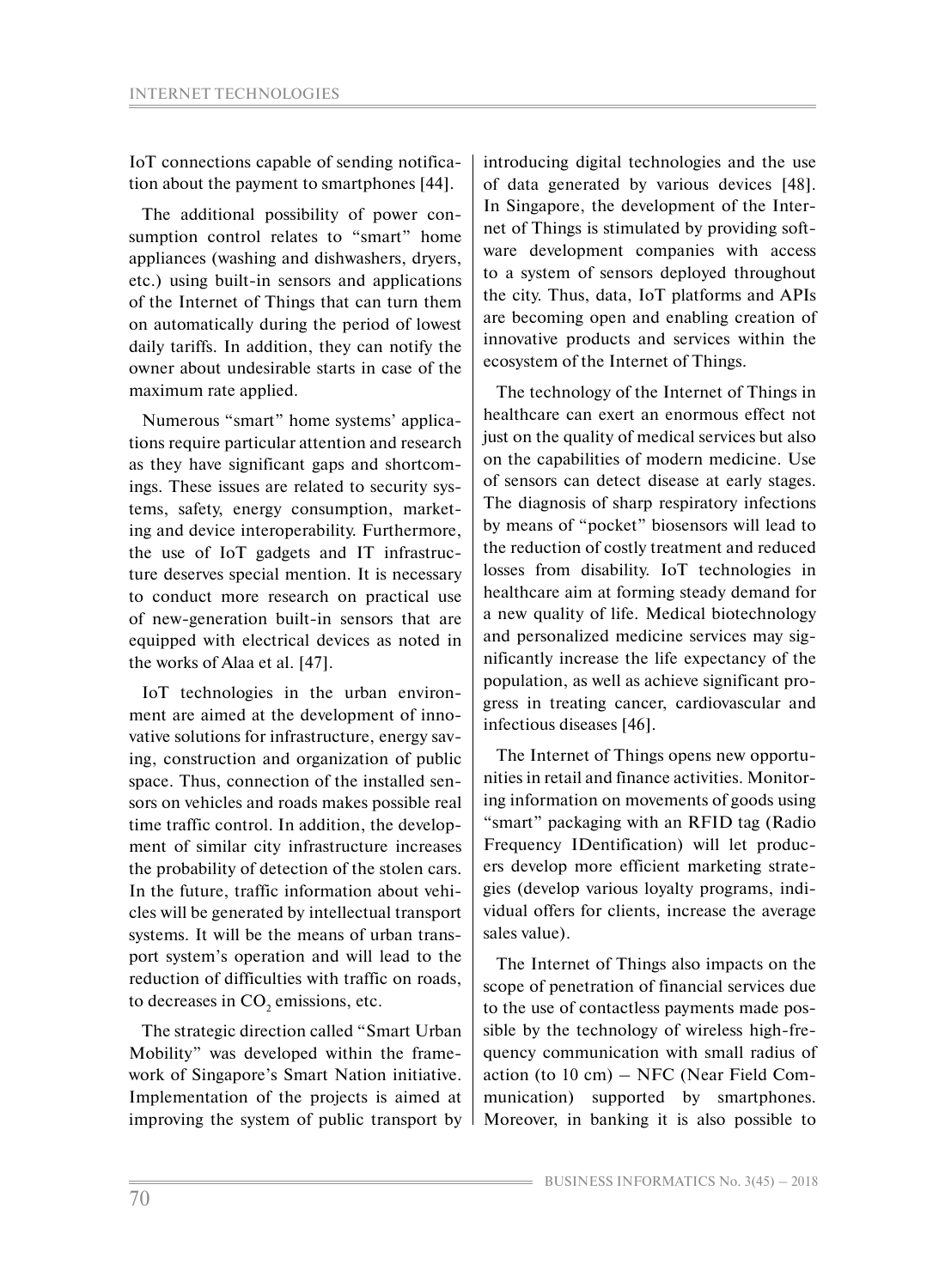INTERNET TECHNOLOGIES

deepen the customization and personalization of services based on analysis of data consolidated in the development of the IoT technologies.

Media and the entertainment are changing as a result of the development of IoT technologies. Improvement in the quality of telecom services opens the possibility to use media with high resolution at any time and in any circumstances. Virtual reality accessible through mobile devices and applications affects almost all social activities. Virtual reality is becoming not just the popular way of social interaction but also one of the forms of entertainment. Virtual and augmented reality technologies assume immersion of the user inside content directly working with his or her emotions. The viewer will watch a movie and becomes a kind of participant in the story. There is the possibility to act inside the movie, select the view or hero on behalf of the narrator or in the manner he or she wants to act. Virtual and augmented reality technologies are most widely applied in the consumer segment (54%), while the share of government and business segment accounts for only 46% [49].

New directions of IoT concept development in the Social Internet of Things (SIoT) represent an integration of IoT and social networks. The synthesis of two these phenomena provides users with an opportunity to access direct "smart" things (without an intermediary). Thus, the IoT become social. Moreover, in SIoT smart devices are able to establish social links and communicate with each other, just as people do in a social network. This is made possible by the Search Social Internet of Things model (the SSIoT model), where the search engine serves as the medium between two elements of integration. Correspondingly, the SSIoT influences significantly SIoT capabilities and specifications while at the same time it contributes to the speed-up of malicious code propagation which is emphasized in the study of Fu et al. [50].

The new paradigm of the Social Internet of Things (SIoT) has great potential for IoT applications and various networking services which increase the efficiency, speed of development and spread of this innovation. The types and the characteristics of the social relations which can be installed by technologies in the SIoT have been identified: OOR relationships (Ownership Object Relationship), SOR relationships (Social Object Relationship) and C-WOR relationships (Co-work object relationship). In accordance with different types of relationships, the Social Internet of things will have a different architecture, mobility and scalability [51].

IoT smart objects provide people with a perfect opportunity to transfer the reality into the virtual dimension in online protected mode and create augmented reality. In the IoT, smart devices are able not only to be part of people's social network but they are capable of creating their own "social" network. This state of affairs can lead to development of new complex effective services and apps for people. Correspondingly, in the framework of IoT a new concept of the Web of Things has appeared. This paradigm relates to the ability to automatically post various information and data on social network sites. The problem lies in the management of numerous devices and web application architecture [52].

One of the most effective systems for providing public services electronically in the **government segment of Internet of Things** is the Estonian X-Road platform through which citizens can perform almost any operation [53]. Cybersecurity of the X-Road is based on blockchain technology (KSI blockchain), which allows the user to track any interaction with the system [54]. Such convergence of the Internet of Things and blockchain technologies will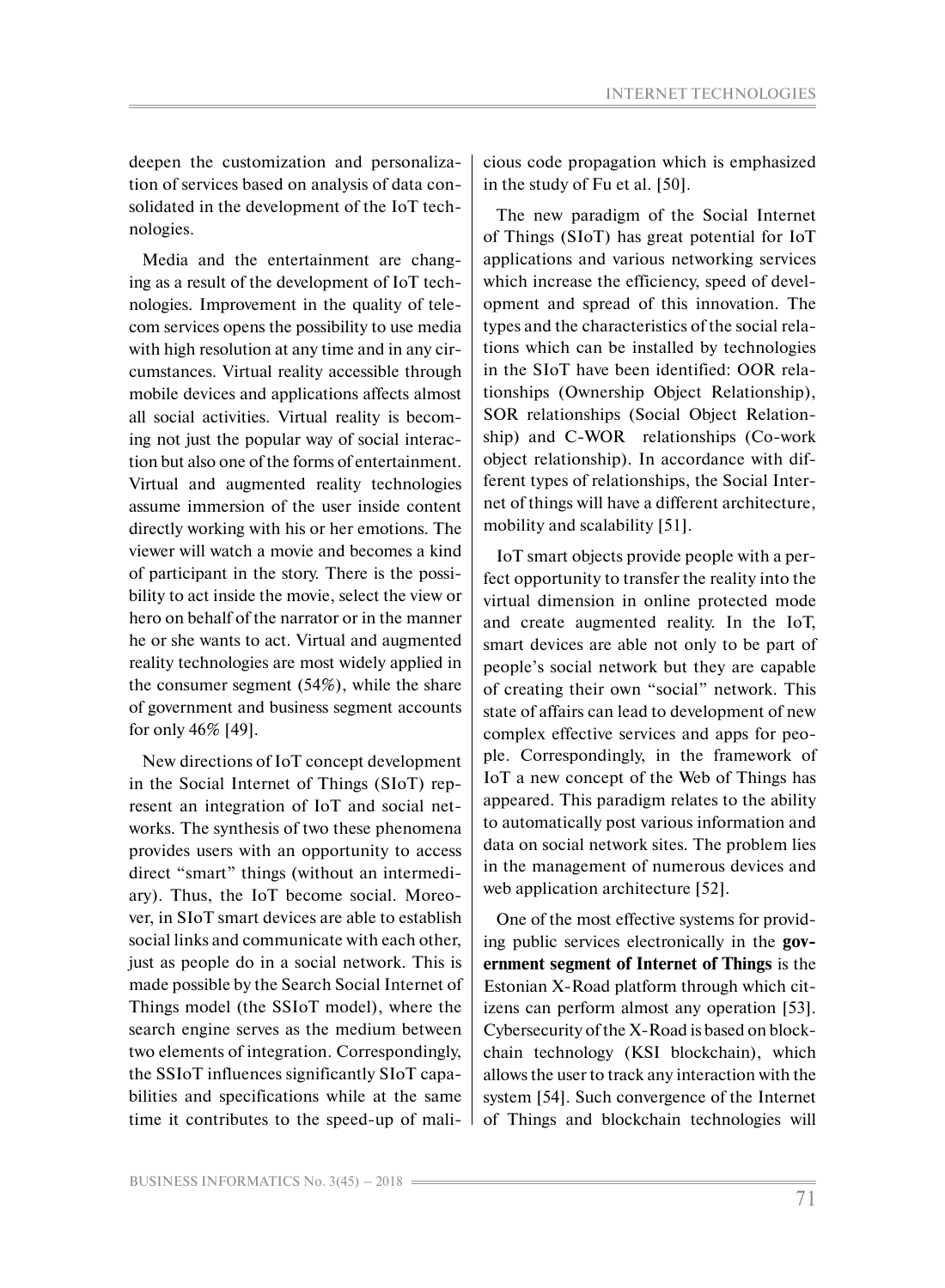improve the security of IoT-devices and also increase the scalability of the IoT-system and the speed of interaction of devices included in it. Nowadays there are plans to attract small and medium-sized enterprises to use the platform as well as to expand its borders by involving B2B and B2C segments [55].

For faster penetration of the Internet of Things concept, it is necessary to strengthen the activity in various fields. First of all, this means improving the ICT infrastructure as well as strengthening public support for the introduction of new technologies. For example, in the UK IoTUK Boost launched a program aimed at deployment of IoT networks that can be used by small and medium-sized enterprises [56].A successful example of the deployment of the Internet of Things infrastructure is Estonia, where the international IoT operator Sigfox has created a national IoT network, access to which is planned to be provided for the entire population of Estonia.

Due to digitalization, companies need to revise the formats of partnerships, expand access to information and provide a new level of decentralization of the working environment. For more effective interaction between counterparts, new types of organizational structures will be required at the enterprise level, including those based on platform technologies. Moreover, it will be necessary to develop and implement new standards for interoperability and cybersecurity [21; 57].

Despite effective, dynamic technological progress and outcomes, an IoT vision has not been generated yet. It will be quite difficult for realization, since it is necessary to develop the technological infrastructure and social Internet culture. But due to this, it is indispensable to create and establish criteria and unique standards for the IoT. Consequently, there are not only technical challenges but political, economic, human and social problems. Within the escalating number of users, the variety of mechanisms and usage scenarios will increase as well. It is necessary to consider the evolution of the Internet of Things in connection with the interoperability of human activities and electronic devices. The current state of affairs involves solving a number of problems and conducting social, economic and technological research [58].

The development of the Internet of Things is inextricably linked with the need to increase consumer confidence in new, innovative products and services, based on confidentiality and security of data generated from various devices [59].

A significant initiative in this direction is the activity of the ITU. In 2012, the International Telecommunication Union issued its Recommendation ITU-T Y.2060 with the object in mind to lead standardization in the area of IoT. It explains the definition and the ambit of the IoT, determinates key characteristics, features and high-level direction and objectives for IoT. A reference model IoT is described. Ecosystem and business models are presented as well. Thus, the implementation of these standards has led to the unification of requirements, interoperability of smart objects, the expansion of the range and an increase in the scope of technology and solving the problem of heterogeneity in computing systems [60].

In order to solve IoT problems, various international organizations are developing recommendations and standards in this field. Indeed, the CSA Mobile Working Group issued an IoT Initiative – Security Guidance. The manual in this document was created in such a way as to provide useful guidance in different sectors. It was achieved by researching data and architectures in different industries and screening the security controls that would able to support any one industrial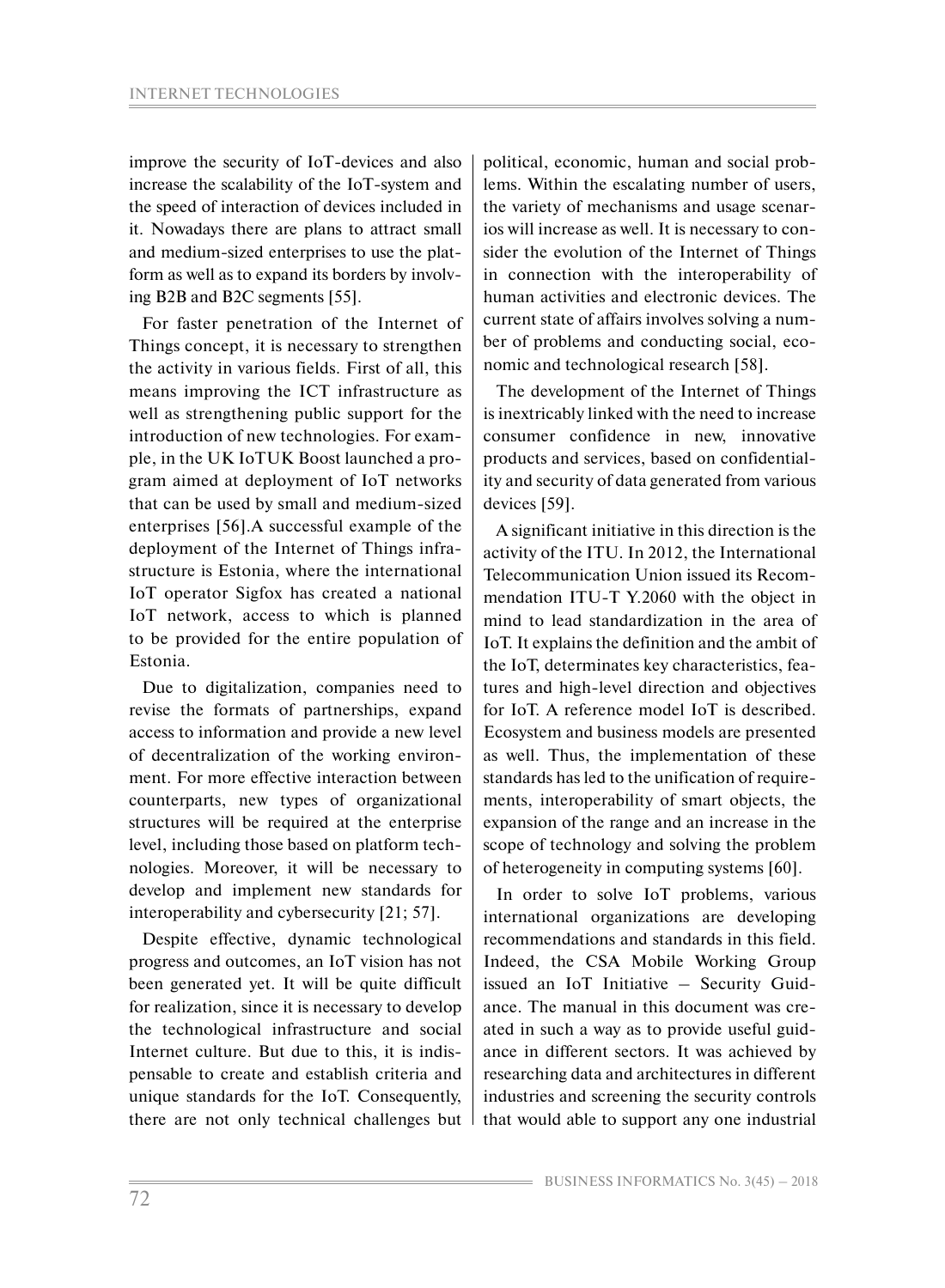sector. In order to avoid duplication, efforts were made to promote and harmonize working groups of the various sectors [59].

The common world practice is to unite efforts aimed at stimulating innovation by forming global, voluntary standards developed by regulatory bodies or industry consortiums necessary to ensure interoperability and the growth of the IoT ecosystem. Among the key characteristics of consortiums, we can single out the following: prototyping and increasing the scale of production as the main line of business; the network principle of interaction; self-repayable (after the end of budget financing) and an indefinite type of activity based on the cooperation of businesses (including small and mediumsized enterprises), scientific and educational organizations. In March 2014, the Industrial Internet Consortium was founded, with Intel, IBM, Cisco, GE and AT&T among its participants. The main objective of the IIC is to unite organizations to promote and accelerate the growth of the Industrial Internet of Things by identifying, collecting and sharing best practices<sup>1</sup>.

There is also a consortium in the field in Russia – the Russian Association of the Industrial Internet<sup>2</sup>. The majority of its members is represented by the information technology sector (55.6%), but representatives of such sectors as telecommunication services, aerospace, electrical equipment and commercial services are also available (11.1% each). This indicates importance of Internet of Things technologies for various sectors of the economy.

Analysis of the members of the Industrial Internet Consortium visually demonstrates those sectors of the world economy that are already showing an interest in solutions based on IoT technologies. In addition to IT companies, scientific organizations, research and consulting companies also are participating in the development and standardization of the Internet of Things. Unlike the foreign consortiums under analysis, Russian scientific organizations are not participants of the RAII. In this regard, as measures to develop the Internet of Things in Russia, authors would like to recommend that scientific organizations take a proactive stance and get involved in the work on the development and standardization of the Internet of Things within the framework of the Russian consortium, as well as companies from other sectors such as energy, finance and machinery.

#### **4. Prospects for IoT development**

Regarding the supply side of the IoT market, there is the very important question to be answered: how the suppliers on the IoT market can improve their performance? The correlation between Gartner's 2015 Hype Cycle for Emerging Technologies and the technology adoption life cycle was investigated to determine the target group of population with most likely potential as IoT market consumers.

Comparison of the two afore-mentioned methods [18; 19] shows that IoT solutions are attractive to early adopters who understand the advantages of the new technology, evaluate them and link potential benefits of the IoT with their interests. Their decision to buy something will be based on the degree of this commonality. Because early adopters do not rely on authorities for purchasing decisions, they use their own intuition and foresight. So they a play key role in opening any new digital technologies market segment. According to the technology adoption life cycle, there is a challenging goal

<sup>1</sup> https://www.iiconsortium.org/members.htm2016, No. 1758

 $2 \text{ http://iotunion.ru/en/uchastniki?limitstart=0}$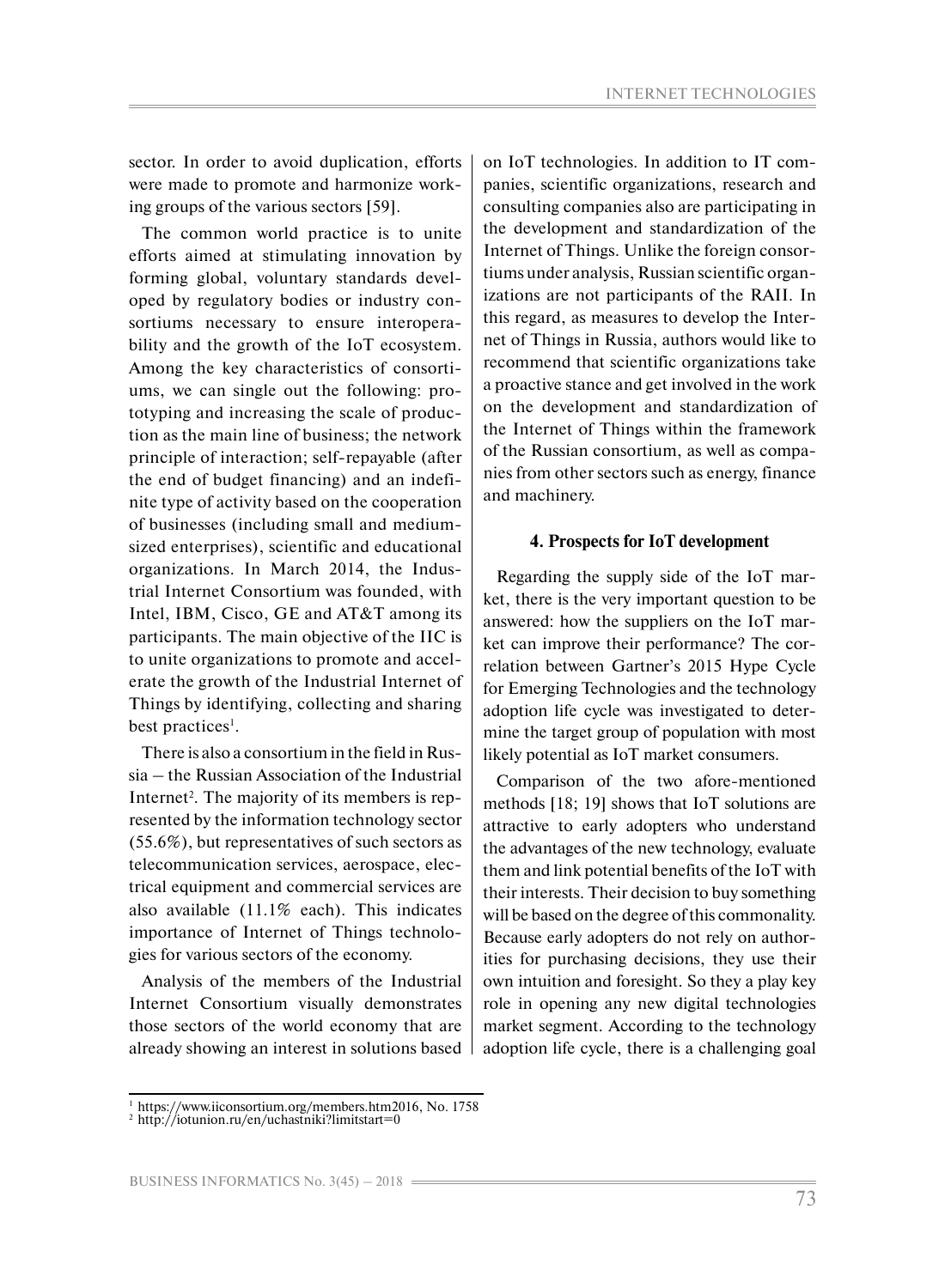to overcome the "chasm" stage and attract the "early majority" group interested in IoT technologies.

### **Conclusion**

The rate and efficiency of IoT development within the coming 15 years will to a large extent depend on further distribution of fixed and mobile broadband communication and reduction in the cost of connected devices [5; 28]. Moreover, development of the IoT potential is possible thanks to the development and use of processing technologies and big data analysis generated from various sensors and other devices. Skills for data analysis are the key asset for the future. In this regard, there is the possibility to increase social inequality: some part of the population will take advantage of the new opportunities opened by the Internet of Things improving their quality of life while for others these benefits are unavailable [46].

For further research, it seems interesting to compile socio-psychological portraits of consumers for each segment of the IoT market directly affecting the economy. Identification of these groups of consumers will be important for marketing departments of companies, for the Internet of Things providers, as well as for government.

Concluding the research, it is worth mentioning that some people do not notice how the technologies of the IoT are becoming part of their daily lives. When buying a new apartment, consumers often already are acquiring IoT solutions aimed at saving electricity, water and heating. It is necessary to inform the population about the new opportunities opening up for Internet of Things users in order to stimulate the demand for IoT solutions.

It should be stressed that the Internet of Things is one of the key technologies of the fourth industrial revolution, similar to the case of previous industrial revolutions and so it has an impact on the labor market. The latter aspect could be a prospective field for further research. On the one hand, there is growing demand for highly qualified specialists particularly in the field of cloud computing and big data. But on the other hand, the spread of the Internet of Things leads to a reduction in the demand for low skilled labor. In order to settle the social problems which arise, it is necessary to carry out programs to improve the skills of employees both at the governmental level and at the micro (enterprise) level. Therefore, it is necessary to expand the intake of university applicants in ICT technologies, to open new programs within the bachelor's and master's programs aimed at training highly qualified specialists in the field of the Internet of Things, cloud computing, big data, distributed computing, etc. For example, in the USA more than half a million students with a specialty in STEM (science, technology, engineering and mathematics) graduate from educational institutions each year and in China – 4.7 mln students [61]. In addition, at the micro level companies need to improve the skills of employees in order to remain competitive on modern dynamically changing markets.

#### **References**

<sup>1.</sup> Markets and Markets (2017) *Internet of Things technology market by node component (processor, sensor, connectivity IC, memory device, and logic device), network infrastructure, software solution, platform, service, end-use application, and geography – Global forecast to 2022.* Available at: https://www.marketsandmarkets.com/Market-Reports/iot-application-technology-market-258239167.html (accessed 30 January 2018).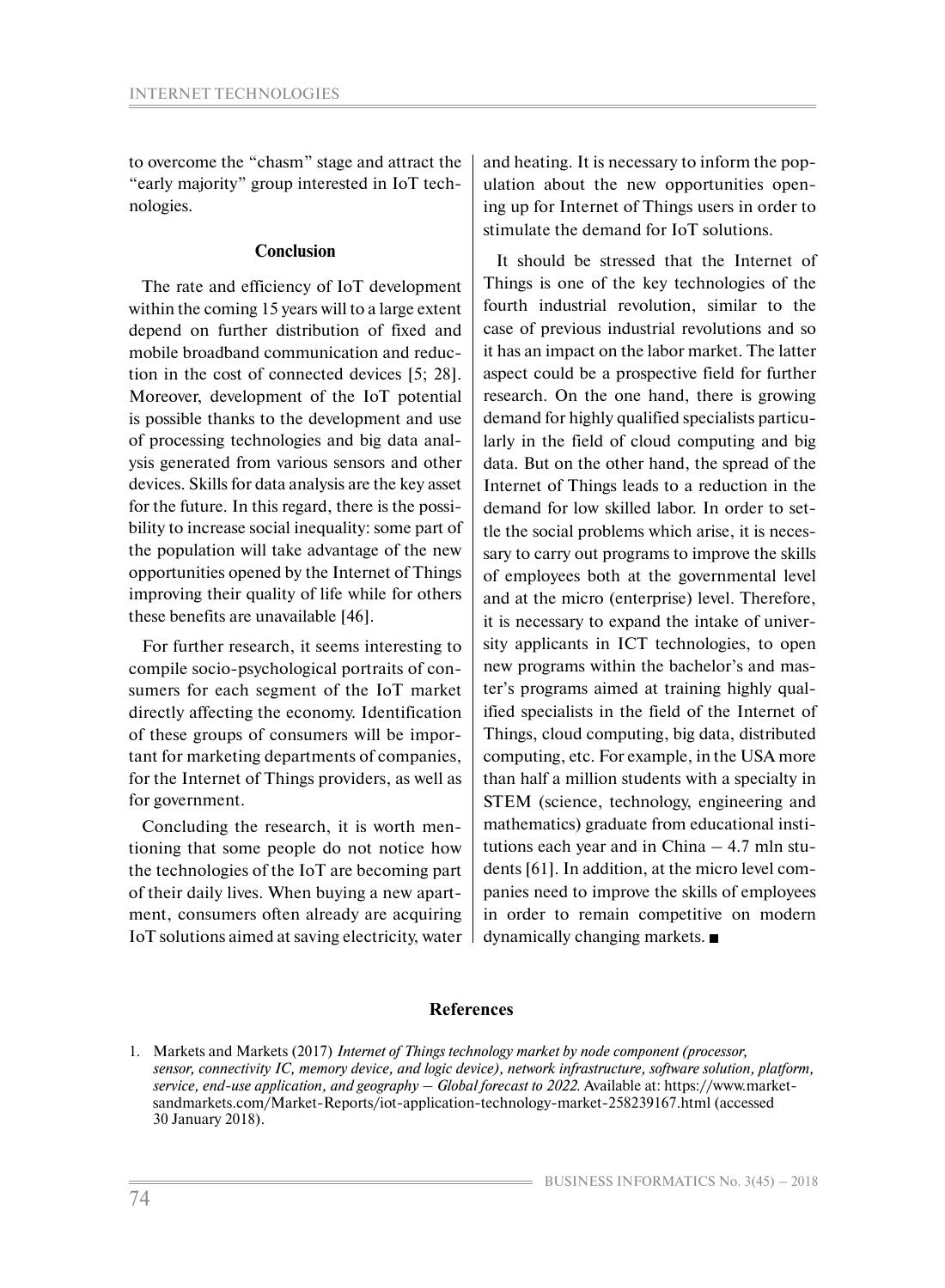- 2. ISSEK HSE (2016) Industrial'nyy Internet veshchey: Revolyutsionnye izmeneniya v promyshlennosti [Industrial Internet of Things: Revolutionary changes in industry]. *Global Technological Trends*, no. 10. Available at: https://issek.hse.ru/data/2016/11/15/1110389295/%D0%98%D0%9A%D0%A2\_10\_2016. pdf (accessed 08 December 2017) (in Russian).
- 3. Manyika J., Lund S., Bughin J., Woetzel J., Stamenov K., Dhingra D. (2016) *Digital globalization: The new era of global flows. Report, McKinsey Global Institute, February 2016.* Available at: www.mckinsey. com/business-functions/digital-mckinsey/our-insights/digital-globalization-the-new-era-of-globalflows (accessed 25 December 2017).
- 4. Accenture (2015) *Winning the Industrial Internet of Things. How to accelerate the journey to productivity and growth.* Available at: https://www.accenture.com/us-en/~/media/Accenture/Conversion-Assets/ DotCom/Documents/Global/PDF/Digital\_1/Accenture-Industrial-Internet-of-Things-Positioning-Paper-Report-2015.pdf (accessed 11 January 2018).
- 5. OECD (2015) *OECD digital economy outlook 2015*. Paris: OECD Publishing. Available at: http://dx.doi. org/10.1787/9789264232440-en (accessed 10 December 2017).
- 6. Schoenberger C., Upbin B. (2002) The internet of things. *Forbes*, 18 March 2002. Available at: http:// www.fbcoverup.com/docs/library/2002-03-18-The-internet-of-things-by-Chana-Schoenberger-and-Bruce-Upbin-FORBES-Mar-18-2002.pdf (accessed 10 December 2017).
- 7. Gershenfeld N., Krikorian R., Cohen D. (2004) The Internet of Things. The principles that gave rise to the Internet are now leading to a new kind of network of everyday devices, an "Internet-0". *Scientific American*, no. 10, pp. 76–81. Available at: http://fab.cba.mit.edu/classes/S62.12/docs/Cohen\_Internet. pdf (accessed 25 December 2017).
- 8. Cavalcante E., Pereira J., Alves M.P., Maia P., Moura R., Batista T., Delicato F.C., Pires P.F. (2016) On the interplay of Internet of Things and Cloud Computing: A systematic mapping study. *Computer Communications*, vol. 89–90, pp. 17–33.
- 9. Park H., Kim H., Joo H., Song J. (2016) Recent advancements in the Internet-of-Things related standards: A oneM2M perspective. *ICT Express*, vol. 2, no. 3, pp. 126–129.
- 10. Rahmani A.M., Gia T.N., Negash B., Anzanpour A., Azimi I., Jiang M., Liljeberg P. (2017) Exploiting smart e-Health gateways at the edge of healthcare Internet-of-Things: A fog computing approach. *Future Generation Computer Systems*, vol. 78, no. 2, pp. 641–658.
- 11. Bello O., Zeadally S., Badra M. (2017) Network layer inter-operation of Device-to-Device communication technologies in Internet of Things (IoT). *Ad Hoc Networks*, no. 57, pp. 52–62.
- 12. Gartner (2015) *Gartner's 2015 Hype Cycle for emerging technologies identifies the computing innovations that organizations should monitor*. Available at: http://www.gartner.com/newsroom/id/3114217 (accessed 10 December 2017).
- 13. Weber R.H., Studer E. (2016) Cybersecurity in the Internet of Things: Legal aspects. *Computer Law & Security Review*, vol. 32, no. 5, pp. 715–728.
- 14. Utterback J.M., Abernathy W.J. (1975) A dynamic model of process and product innovation. *Omega*, vol. 3, no. 6, pp. 639–656.
- 15. Fenn J., Raskino M. (2011) *Understanding Gartner's Hype Cycles, 2011*. Available at: https:// www.gartner.com/doc/1748018/understanding-gartners-hype-cycles- (accessed 09 December 2017).
- 16. Gartner (2017) *Technology-related insights for your critical business decisions. Gartner Research Methodologies*. Available at: http://www.gartner.com/imagesrv/research/methodologies/gartner\_ methodologies.pdf (accessed 10 December 2017).
- 17. Beal G.M., Bohlen J.M. (1957) The diffusion process. *Iowa State College. Special report No. 18.* Available at: https://lib.dr.iastate.edu/cgi/viewcontent.cgi?referer=https://www.google.com/&httpsredir =1&article=1015&context=specialreports (accessed 19 December 2017).
- 18. Banerjee U. (2012) *How experts explain technology adoption cycle.* WordPress.com. Technology Trend Analysis. Available at: https://setandbma.wordpress.com/2012/05/28/technology-adoption-shift/ (accessed 20 December 2017).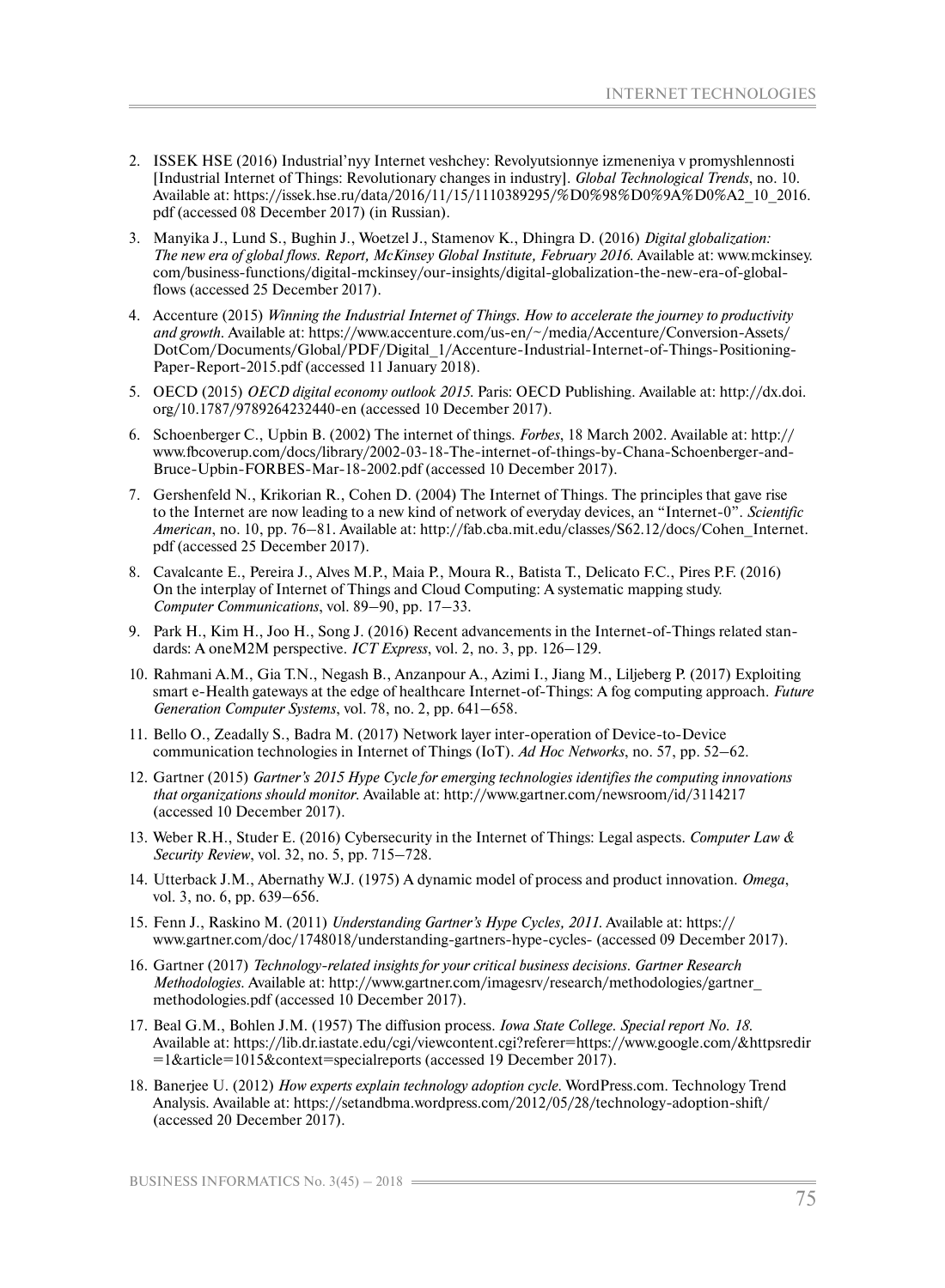- 19. Rao S.V., Cohen M.G. (2014) Staying ahead of the curve. *Cardiovascular Revascularization Medicine,* vol. 15, no. 4, pp. 193–194.
- 20. Cisco (2016) *Internet of Things.* Available at: http://www.cisco.com/c/dam/en/us/products/collateral/ se/internet-of-things/at-a-glance-c45-731471.pdf (accessed 18 December 2017).
- 21. Verizon (2016) *State of the market. Internet of Things 2016.* Available at: https://www.verizon.com/about/ sites/default/files/state-of-the-internet-of-things-market-report-2016.pdf (accessed 25 December 2017).
- 22. Accenture (2016) *Smart production. Finding a way forward: how manufacturers can make the most of the Industrial Internet of Things.* Available at: https://www.accenture.com/t20160119T041002Z\_\_w\_\_/us-en/\_ acnmedia/PDF-5/Accenture-804893-Smart-Production-POV-Final.pdf (accessed 25 December 2017).
- 23. CIMdata (2002) *Disruptive technologies: The Benefits of Digital Manufacturing.* Available at: https:// www.cimdata.com/newsletter/2009/25/01/25.01.01.htm (accessed 24 October 2017).
- 24. Ezell S. (2016) *IoT and smart manufacturing.* Available at: http://www2.itif.org/2016-ezell-iot-smartmanufacturing.pdf?\_ga=1.261819661.1089858538.1464487061 (accessed 17 December 2017).
- 25. Manyika J., Chui M., Bughin J., Dobbs R., Bisson P., Marrs A. (2013) *Disruptive technologies: Advances that will transform life, business, and the global economy.* Available at: https://www.mckinsey.com/ business-functions/digital-mckinsey/our-insights/disruptive-technologies (accessed 25 December 2017).
- 26. Robinson A. (2016) *How the IoT platform fixes problems in today's logistics industry.* Available at: https:// cerasis.com/2016/05/02/iot-platform/ (accessed 09 December 2017).
- 27. 451 Research (2015) *2016 Trends in the Internet of Things.* Available at: https://451research.com/search? keyword=%222016+Trends+in+the+Internet+of+things%22 (accessed 09 December 2017).
- 28. PwC (2016) *The Industrial Internet of Things. Why it demands not only new technology but also a new operational blueprint for your business.* Available at: https://www.pwc.com/hu/en/kiadvanyok/assets/pdf/ industrial-internet-of-things.pdf (accessed 25 December 2017).
- 29. Metering & Smart Energy International (2017) *Reforming the German energy sector.* Available at: https:// www.metering.com/magazine-article/reforming-german-energy-sector/ (accessed 24 April 2018).
- 30. Industrial Internet Consortium (2016) *Smart Factory: Industry 4.0 @ B&R.* Available at: http:// www.iiconsortium.org/pdf/BR\_Case\_Study.pdf (accessed 24 April 2018).
- 31. My Alarm Center (2012) *Home automation safety, security, savings.* Available at: http://www.loversiq. com/daut/as/m/v/vashos-green-roofed-and-energy-efficient-rd-house-blends-into-a-home-automation-infographic-efficiency-design-sustainable\_green-building-home-designs\_home-decor\_linonhome-decor-decorators-collection-  $797x5636$ .jpg (accessed 10 December 2017).
- 32. Michelsen C. (2012) *Smart home test shows 88% reduction in household power consumption*. Available at: https://cleantechnica.com/2012/08/07/smart-home-test-shows-88-reduction-in-household-powerconsumption/ (accessed 09 December 2017).
- 33. General Electric Company (2012) *The many faces of IoT (Internet of Things) in healthcare.* Available at: https://image.slidesharecdn.com/themanyfacesofiotinhealthcareslideshare-141112104650-conversiongate02/95/the-many-faces-of-iot-internet-of-things-in-healthcare-11-638.jpg?cb=1416371687 (accessed 17 December 2017).
- 34. Aoun C. (2013) *The smart city cornerstone: Urban efficiency.* Available at: https://www.ogcio.gov.hk/ en/news/consultations/d21\_submission\_2013/doc/079\_SchneiderElectric\_(Annex).pdf (accessed 22.12.2017).
- 35. Morgan Stanley (2014) *The Internet of Things is now, connecting the real economy.* Available at: https:// www.i-scoop.eu/internet-of-things-guide/internet-things-retail-industry// (accessed 09.12.2017).
- 36. Honda (2015) *Honda smart home US*. Available at: http://thumbnails-visually.netdna-ssl.com/hondasmart-home-us\_53333797b44ff\_w1500.jpg (accessed 10 December 2017).
- 37. Chamberlin B. (2016) *Healthcare Internet of Things: 18 trends to watch in 2016.* Available at: https:// ibmcai.com/2016/03/01/healthcare-internet-of-things-18-trends-to-watch-in-2016/ (accessed 25 December 2017).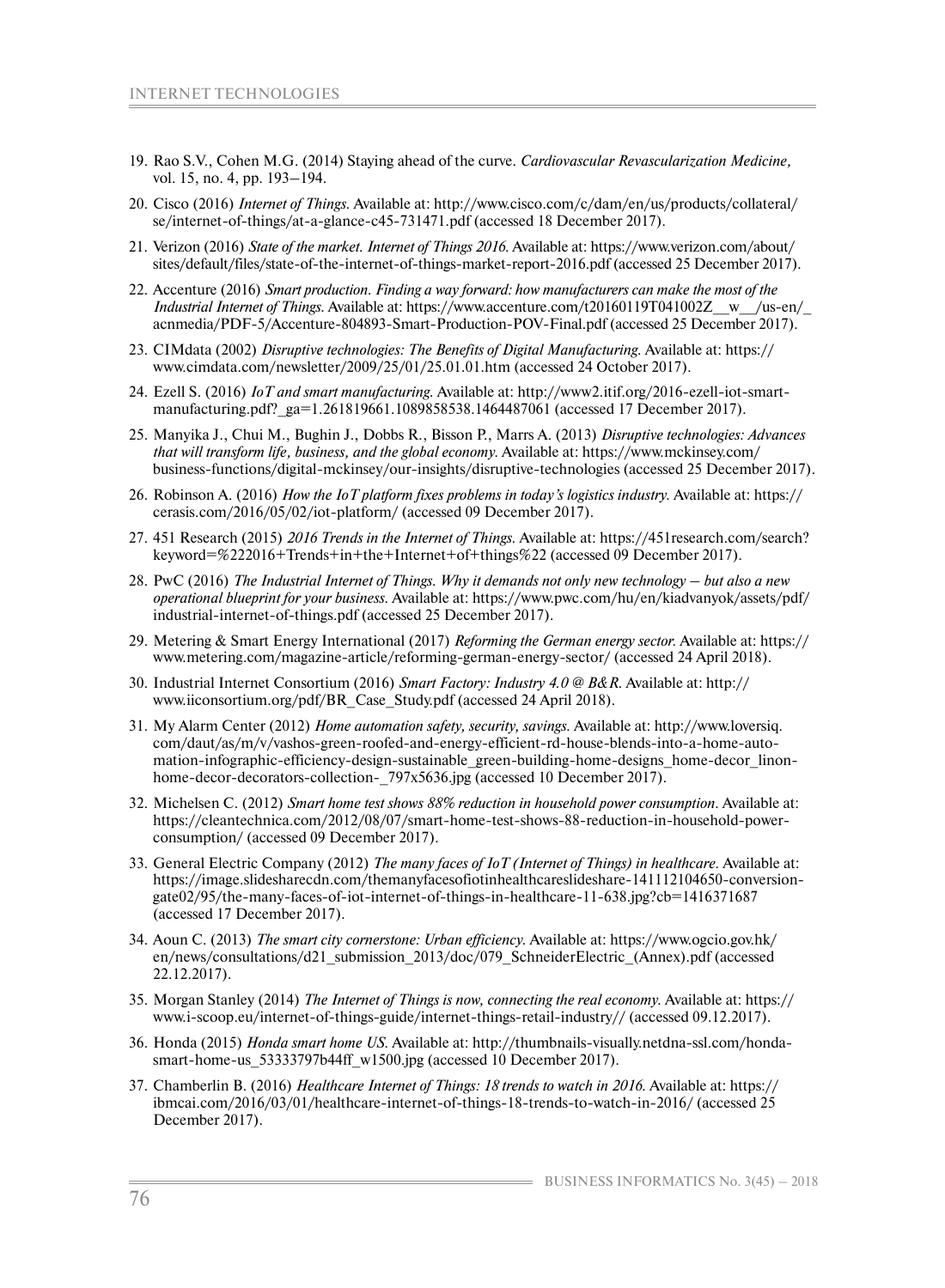- 38. Hewlett Packard (2016) *Smart cities and the Internet of Things.* Available at: https://h20195.www2.hpe. com/V2/getpdf.aspx/4AA6-5129ENW.pdf (accessed 10 December 2017).
- 39. Sellebraten M. (2016) *Smart cities could cut costs by 30% with open IoT standards.* Available at: https:// enterpriseiotinsights.com/20160505/smart-cities/smart-cities-cut-costs-tag29 (accessed 25 December 2017).
- 40. Thompson J. (2016) *Baseball stadium uses IoT to reduce operational costs by 25 percent.* Available at: https://www.engineering.com/IOT/ArticleID/13095/Baseball-Stadium-Uses-IoT-to-Reduce-Operational-Costs-by-25-Percent.aspx (accessed 25 December 2017).
- 41. Varian Medical Systems (2016) *Varian Medical Systems case study*. Available at: https://www.ptc.com/en/ case-studies/varian-medical-systems (accessed 27 December 2017).
- 42. Eyebridge (2017) *Internet of Things Taking digital world by storm.* Available at: http://www.eyebridge.in/ blog/internet-of-things-taking-digital-world-by-storm/ (accessed 18 December 2017).
- 43. HomeSelfe (2017) *How to save water using smart home technology.* Available at: http://www.homeselfe. com/save-water-using-smart-home-technology (accessed 09 December 2017).
- 44. Rostelecom (2015) Mir, v kotorom vse vklyucheno [A world where everything is included]. *Rostelecom PRO*, no. 3 (18), pp. 38–41 (in Russian).
- 45. Markets and Markets (2016) *Smart home market by product (lighting control (timer, daylight sensor, occupancy sensor), security & access control, HVAC, entertainment, home healthcare and smart kitchen), software & service (behavioral, proactive), and geography – Global forecast to 2022.* Available at: http:// www.marketsandmarkets.com/Market-Reports/smart-homes-and-assisted-living-advancedtechnologie-and-global-market-121.html (accessed 10 December 2017).
- 46. OECD (2016) *OECD science, technology and innovation outlook 2016.* Paris: OECD Publishing. Available at: https://www.oecd-ilibrary.org/science-and-technology/oecd-science-technology-and-innovationoutlook-2016\_sti\_in\_outlook-2016-en (accessed 10 December 2017).
- 47. Alaa M., Zaidan A.A., Zaidan B.B., Talal M., Kiah M.L.M. (2017) A review of smart home applications based on Internet of Things. *Journal of Network and Computer Applications*, no. 97, pp. 48–65.
- 48. Smart Nation and Digital Government Office (2018) *Smart nation. Strategic national projects.* Available at: https://www.smartnation.sg/about/Smart-Nation (accessed 15 May 2018).
- 49. Goldman Sachs (2016) Virtual & augmented reality: Understanding the race for the next computing platform. *Equity Research,* 13 January 2016. Available at: http://www.goldmansachs.com/our-thinking/ pages/technology-driving-innovation-folder/virtual-and-augmented-reality/report.pdf (accessed 25 December 2017).
- 50. Fu C., Peng C., Liu X.-Y., Yang L.T., Yang J., Han L. (2018) Search engine: The social relationship driving power of Internet of Things // *Future Generation Computer Systems (in press).* Available at: https://www.sciencedirect.com/science/article/pii/S0167739X17307884?via%3Dihub (accessed 26 April 2018).
- 51. Atzori L., Iera A., Morabito G., Nitti M. (2012) The Social Internet of Things (SIoT) When social networks meet the Internet of Things: Concept, architecture and network characterization. *Computer Networks*, vol. 56, no. 16, pp. 3594–3608.
- 52. Atzori L., Carboni D., Iera A. (2014) Smart things in the social loop: Paradigms, technologies, and potentials. *Ad Hoc Networks*, no. 18, pp. 121–132.
- 53. e-Estonia (2018) *X-Road.* Available at: https://e-estonia.com/solutions/interoperability-services/x-road/ (accessed 23 April 2018).
- 54. e-Estonia (2018) *KSI blockchain.* Available at: https://e-estonia.com/solutions/security-and-safety/ ksi-blockchain/ (accessed 23 April 2018).
- 55. The World Bank Group (2017) *Internet of Things. The new government to business platform. A review of opportunities, practices, and challenges.* Available at: http://documents.worldbank.org/curated/ en/610081509689089303/pdf/120876-REVISED-WP-PUBLIC-Internet-of-Things-Report.pdf (accessed 24 April 2018).